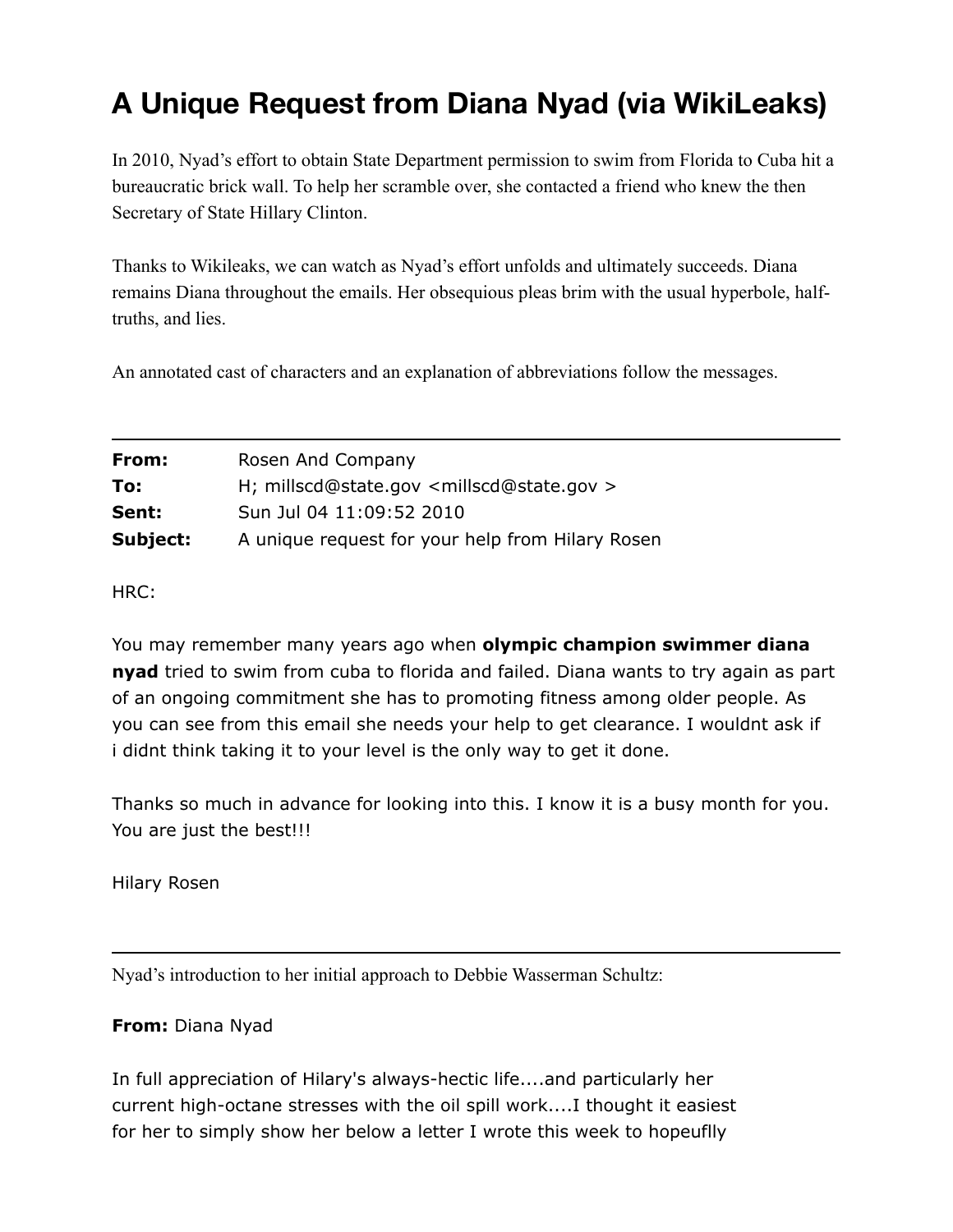be delivered to Congresswoman Debbie Wasserman Schultz, dem out of FL, in a desperate plea for help to get me and my expedition cleared intto Cuba.

The basics for Hilary to know are that CNN is covering the entire summer's event I'm doing live.

24-hour training swim off Key West next week-end.

The Cuba Swim early August, weather dictating.

It's not that I've been flat turned down by the State Dept. But I have been told I won't be approved this summer….warm water, my training, all of it....there's no other time I can or will do it.

It's going to be a terribly upbeat story to follow (in CLEAN ocean just nearby the oil spill), it's going to be an embraced strong message to redefine middle age as strong and relevant, to see a 60-year old swim 103 miles and walk up onto the shores of her own country.

I have been told by lawyers within Treasury that it will take either Hilary Clinton or Obama himself to clear my event.

I know somebody has the power to green light in an hour's time, if I can just get to the right person.

Please know that I wouldn't interrupt either your or Hilary's precious holiday weekend if I hadn't committed a year of **hardship training** to this and now involved many good people in the adventure.

I just can't let this dream slip away because I can't get into Cuba with State Dept approval.

Here is the Schultz doc below. And next I'm going to send you a link to a short promo video.

Thanks so very, very much, diana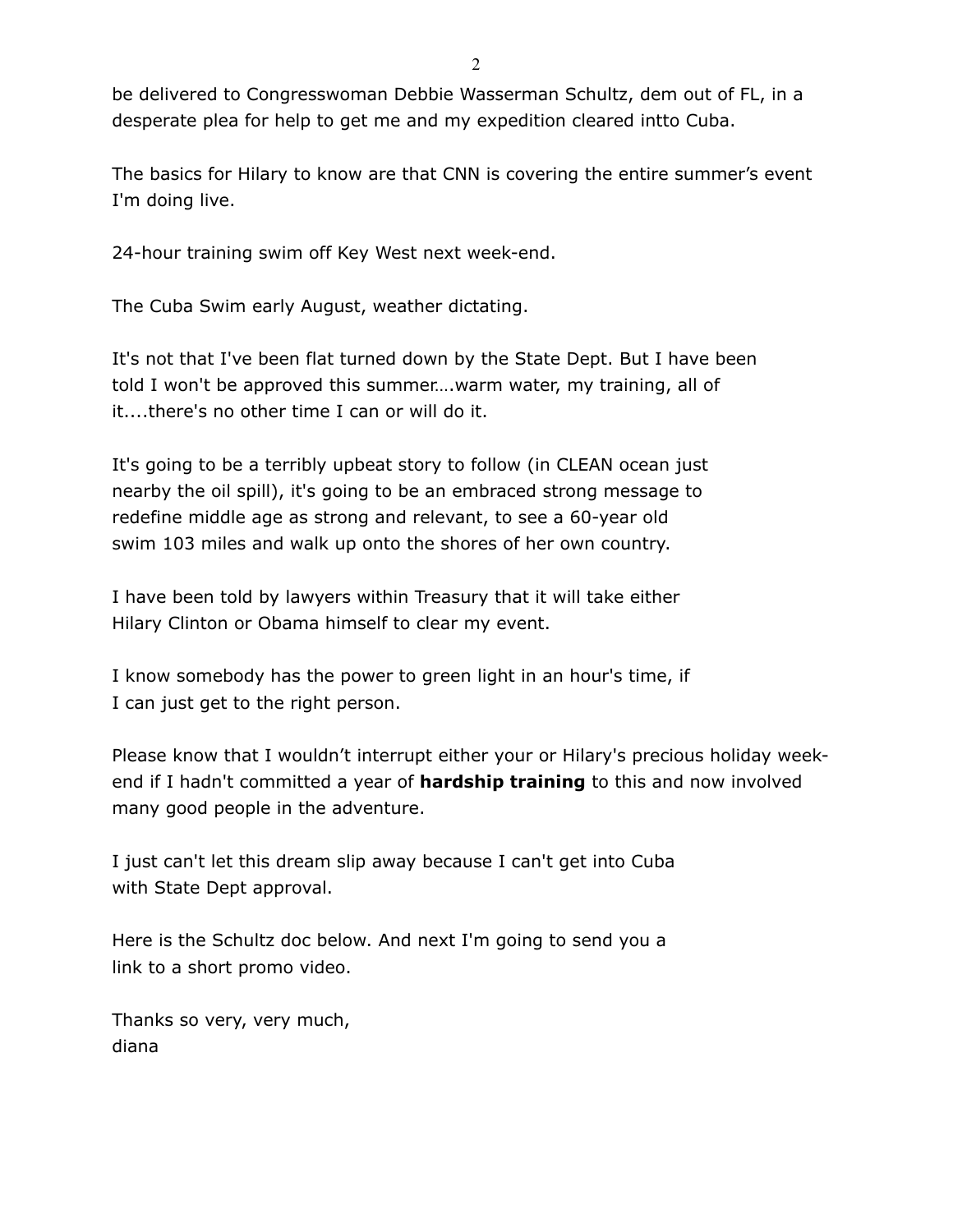Nyad's original plea to Debbie Wasserman Schultz.

DIANA NYAD CUBA SWIM—EXECUTIVE SUMMARY

At the end of July, 2010, just a month from now, I will attempt to become the first person in history to swim the 103 miles from Cuba to Florida without the aid of a shark cage.

In 1978, I swam out of Havana into a raging sea. 41hrs, 49mins later, it was not to be.

I'm 60 now. This time, when I do walk up onto the Florida shore, I will send a loud message to all the millions my age that 60 is not irrelevant, that we are still strong, vital, vibrant individuals, that our best days are not by any means all behind us.

**For 30 years, I hadn't swum a stroke.** I valued physical fitness to an extreme degree, but just hadn't swum at all for 30 years. And now this past year's training is done. It has been intense. Many, many 10, 12, 15 hour swims in the Caribbean. Grueling tests of both body and spirit.

But I was naive to think the training would be the tough part. I am feeling strong and confident. But the government permissions for me to walk off the Cuban shore are keeping me from my Dream.

I first went to the Cuban Interest Section and was told the Cubans would eagerly welcome my event. They remember my first attempt and I have been back many times for clinics and such. But they said I would definitely need to first have approval from the State Department. I was told there that it is a sensitive time politically, that both Obama and Hilary Clinton are very much pro-embargo and it would take perhaps a year to procure State Department clearance.

On advice from **three lawyers from Sonnenschein in D.C.**, I was told that it would take a direct green light from Hilary herself to get this expedition cleared.

Because I have been stymied by Treasury and the State Dept, I let the Cuban Interest Section permissions go so now I don't have permissions from their end, either.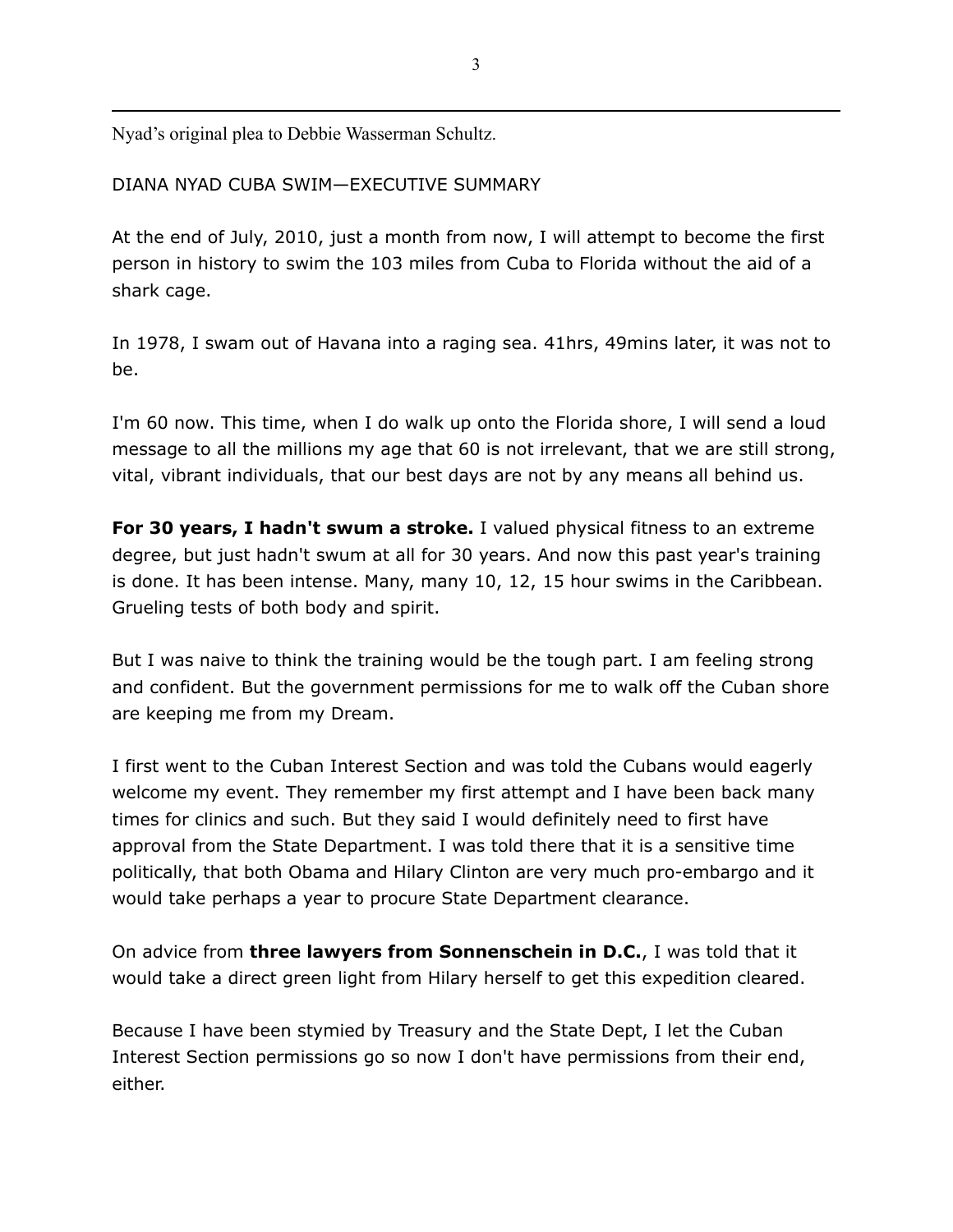I am going to make one last attempt to get this done legally by contacting Congresswoman Debbie Wasserman Schultz. Perhaps in light of a positive story vis a vis Florida Tourism....there is beautifully clean water, not far from the oil disaster.....and the heroic message of a 60-year-old swimming 100 miles and walking up onto the shores of her own country, her own home state, Congresswoman Schultz could champion the project into full legal status, from both the Cuban and the State Department sides.

CNN is the exclusive broadcast coverer of my swim. I am just tonight on the front page of CNN.com .

There will no doubt be much positive news to come from this story...and to Florida....throughout my endeavor.

I will do a 24-hour training swim off Key West the week-end of July 10-11. CNN will cover live.

And then the hope is to go over to Havana on July 23 (or wait at a training camp in Key West starting on July 23) and then get the Cuba swim started whenever Mother Nature gives us a forecast of calm seas.

| From:    | H <hrod17@clintonemail.com></hrod17@clintonemail.com> |
|----------|-------------------------------------------------------|
| Sent:    | Sunday, July 4, 2010 1:20 PM                          |
| To:      | 'sullivanjj@state.gov '; 'preines                     |
| Cc:      | Huma Abedin; 'cheryl.mills                            |
| Subject: | Fw: A unique request for your help from Hilary Rosen  |

PIs try to get this approved. Enlist I agree it would be a great good news story. Let me know what I need to do.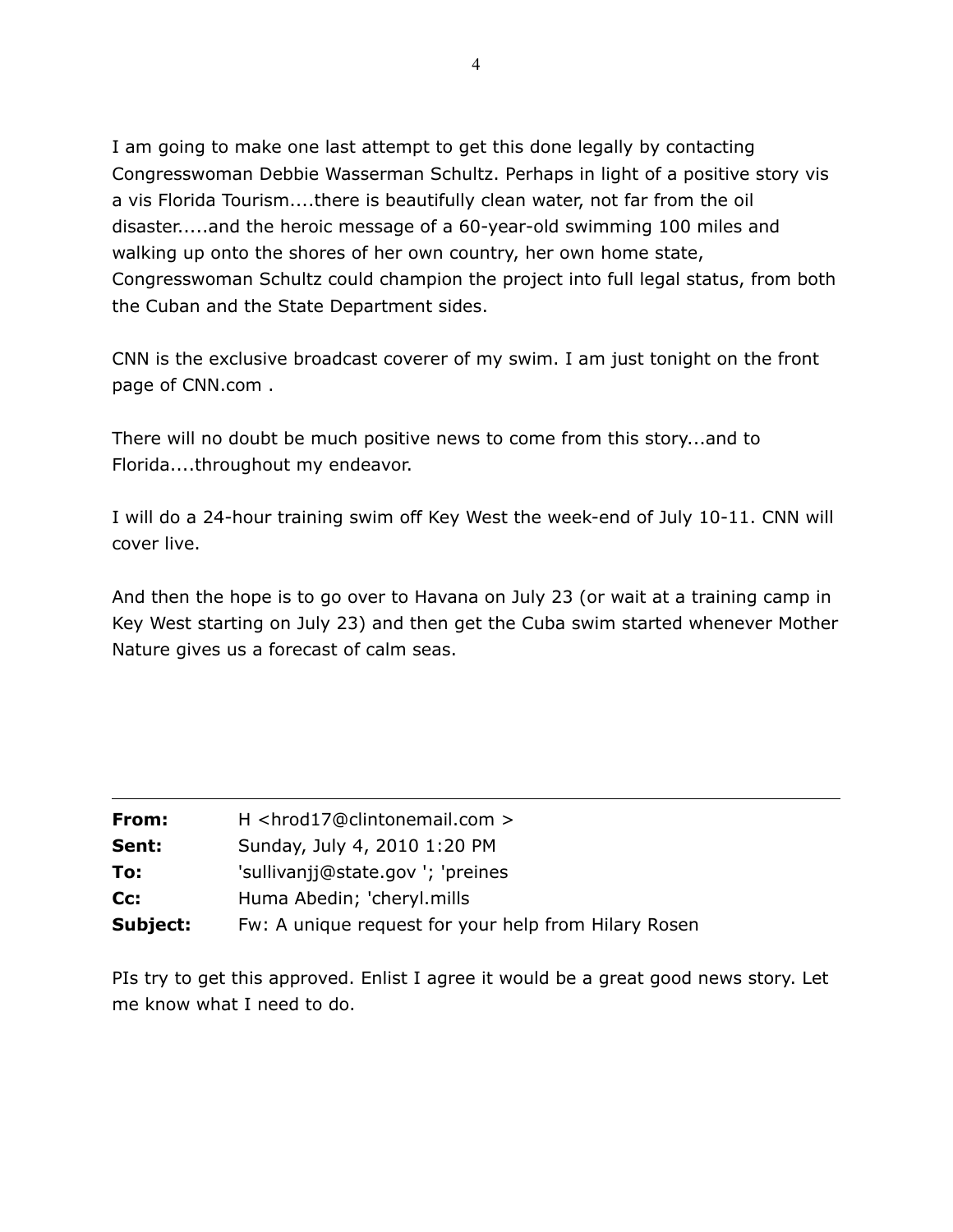| From:<br>To:      | <b>Hillary Clinton</b><br>Lauren Jiloty                              |
|-------------------|----------------------------------------------------------------------|
| Date:<br>Subject: | 2010-07-05 05:54<br>A UNIQUE REQUEST FOR YOUR HELP FROM HILARY ROSEN |
|                   |                                                                      |
| From:             | H <hrod17@clintonemail.com></hrod17@clintonemail.com>                |
| Sent:             | Tuesday, July 6, 2010 12:54 PM                                       |
| To:               | 'JilotyLC@state.gov.                                                 |
| Subject:          | Fw: A unique request for your help from Hilary Rosen                 |

Pls print for me.

| From: | H [mailto: HDR22@clintonemail.com] |
|-------|------------------------------------|
| Sent: | Tuesday, July 06, 2010 12:53 PM    |
| To:   | Sullivan, Jacob                    |

Subject: Fw: A unique request for your help from Hilary Rosen

How can we get this done?

| From:                                                                | Sullivan, Jacob J < Sullivan JJ@state.gov> |
|----------------------------------------------------------------------|--------------------------------------------|
| Sent:                                                                | Tuesday, July 6, 2010 12:54 PM             |
| To:                                                                  | н.                                         |
| <b>Subject:</b> RE: A unique request for your help from Hilary Rosen |                                            |

I will follow up on this today.

––––– Original Message –––––

| From:    | H <hrod17@clintonemail.com></hrod17@clintonemail.com> |
|----------|-------------------------------------------------------|
| Sent:    | Tuesday, July 13, 2010 8:55 PM                        |
| To:      | 'sullivanij@state.gov'                                |
| Subject: | Re: Diana Nyad                                        |

Thx so much for shepherding this.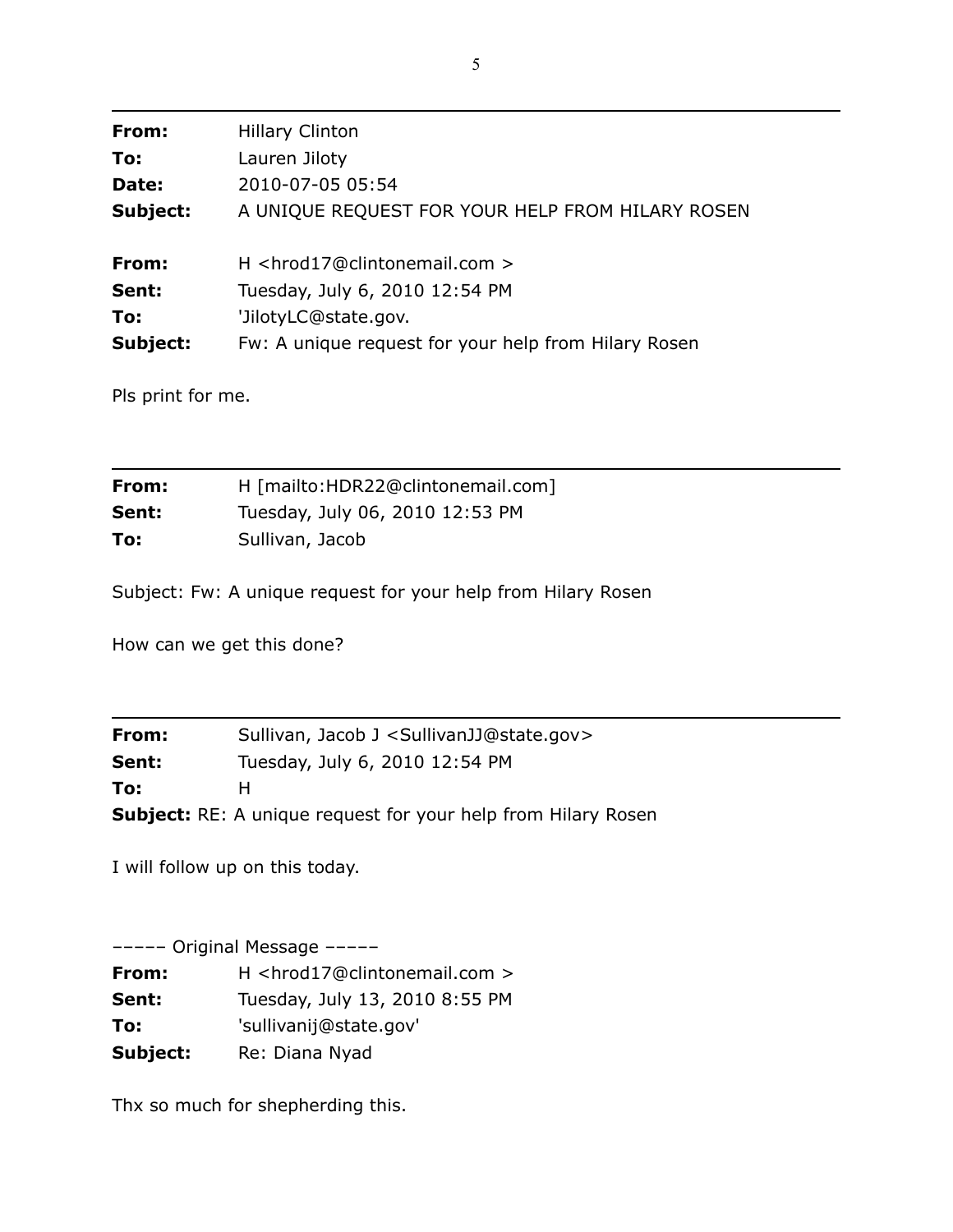**From:** Sullivan, Jacob J<SullivanJJ@state.gov > **To:** H **Sent:** Tue Jul 13 19:35:56 2010 **Subject:** FW: Diana Nyad

Latest on Diana Nyad.

| From:    | Zuniga, Ricardo F              |
|----------|--------------------------------|
| Sent:    | Tuesday, July 13, 2010 6:11 PM |
| To:      | Sullivan, Jacob J              |
| Subject: | RE: Diana Nyad                 |

She has submitted her application to OFAC and OFAC is going to refer it to us. As soon as we get it, we'll work with EEB to send a positive response back to OFAC on foreign policy grounds. OFAC did signal a problem with her application, we said we'd be pushing hard, so would be helpful if they could be flexible. They got it, but we'll likely still have to nudge. They are directly in touch with Diana Nyad and working through the technical issues. She still doesn't have a boat selected to go down to Cuba and assist, which is going to make it tricky to get a Commerce license and USCG approval for a vessel (both authorizations go to the vessel and crew, not to Diana). It will be tight, but still think we can get it done by her late August/early September date.

| From:    | Sullivan, Jacob J <sullivanjj@state.gov></sullivanjj@state.gov> |
|----------|-----------------------------------------------------------------|
| To:      | н                                                               |
| Sent:    | Tue Jul 27 21:16:59 2010                                        |
| Subject: | Re: MEP                                                         |

Also, you'll be happy to know that Diana Nyad's license to swim was approved.

| From:    | H <hrod17@clintonemail.com></hrod17@clintonemail.com> |
|----------|-------------------------------------------------------|
| Sent:    | Tuesday, July 27, 2010 9:50 PM                        |
| To:      | 'sullivanjj@state.gov'                                |
| Subject: | Re: MEP                                               |

That's great. When will the swim occur?